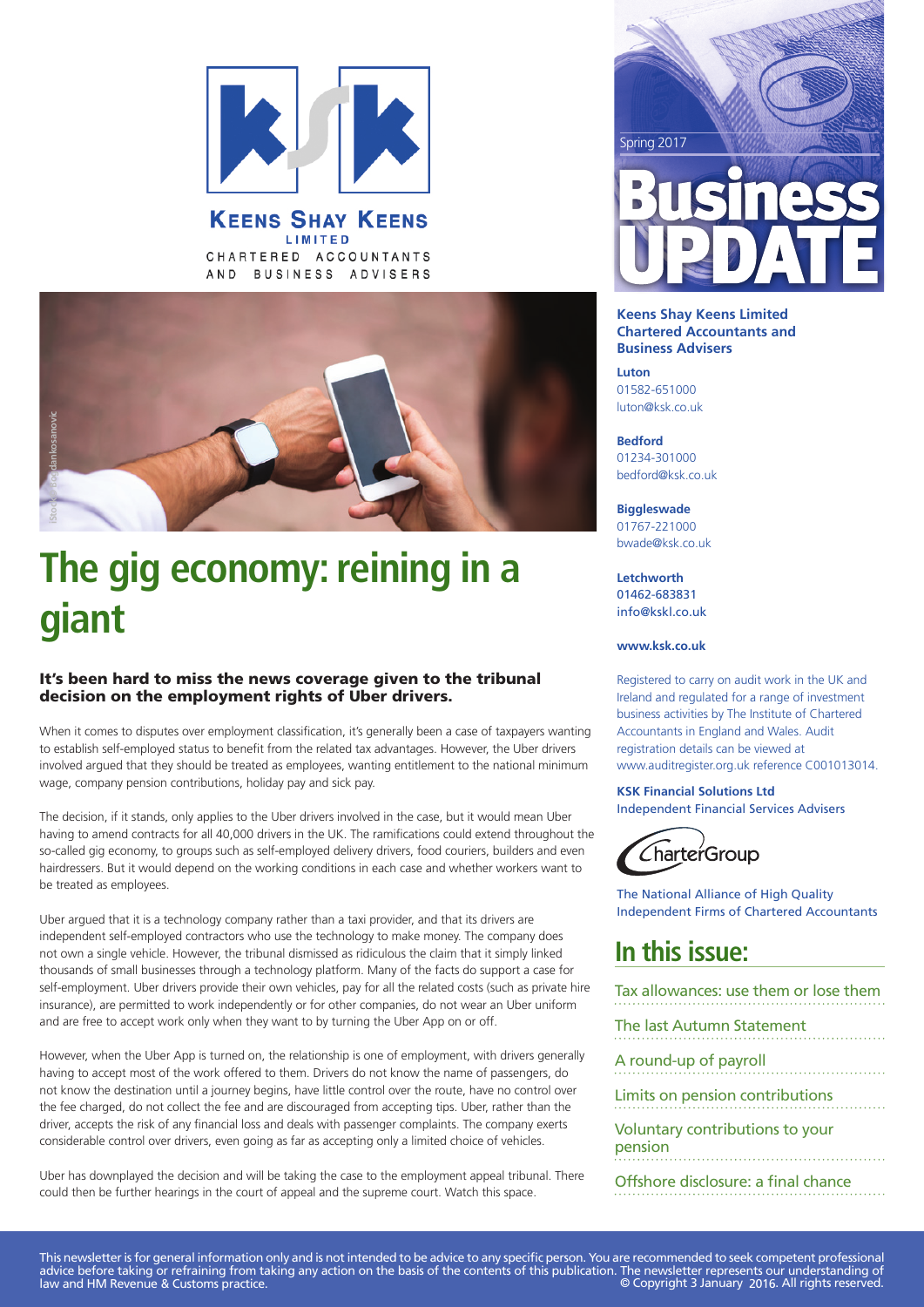### **Tax allowances: use them or lose them**

#### With just a few months left until the end of the tax year, consider making use of the following before 5 April 2017 comes around.

**Pension contributions:** Making an additional pension contribution will be particularly beneficial if you have a high marginal income tax rate for 2016/17. Maybe you have income taxed at 40% or 45%, although the tax saving can be even higher if a contribution allows you to retain your personal allowance or child benefit.

**ISAs:** With low interest rates, cash ISAs may not be particularly attractive right now. However, for 2016/17, an innovative ISA is available, allowing you to shelter £15,240 of peer-to-peer lending. Stocks and shares ISAs could be an option for investors who can save capital gains tax (CGT) at the higher 20% rate. And don't forget the £4,080 that you can put into a junior ISA for each child or grandchild.

#### EIS and SEIS:

Although high-risk investments, this risk is mitigated if you can benefit fully from the available tax reliefs. You could also invest in a professionally managed portfolio rather than in individual companies. With the SEIS, the combined income tax and capital gains tax reliefs can save tax of up to 64%.

Venture capital trusts (VCTs): You can obtain 30% income tax relief by investing in VCTs. However, this is a longer-term investment and like EIS is quite high-risk – although the 20 to 80 different companies that a VCT typically invests in should give a good level of diversification.

#### CGT exempt amount:

Aim to use your exemption of £11,100 by making disposals. If you have already made gains of more than £11,100 this tax year, dispose of investments standing at a loss that can be set against the gains. It might also be beneficial to dispose of further investments if gains will only be taxed at the basic rate of 10%.

**IHT exemptions:** Gifts up to £3,000 a year are exempt. If you have not used the exemption for 2015/16, you can make IHT-free gifts of up to £6,000 before 6 April 2017. Small gifts up to £250 per person in each tax year are also **Si tock© So sl ot ck**

exempt from IHT.

Remember that we are here to help, so please get in touch.

### **The last Autumn Statement**

#### The replacement of George Osborne as Chancellor by Philip Hammond has not brought about a significant change in tax policy. It did, however, herald the end of Autumn Statements.

He also abandoned Osborne's target of ending the budget deficit in 2019/20, although this was largely an acceptance of the figures from the Office for Budget Responsibility (OBR).

Hammond's emphasis was on increased infrastructure spending in an attempt to boost the UK economy following the Brexit vote. Hammond confirmed that corporation tax would be reduced to 17% in 2020, with a 19% rate from 1 April 2017. These rates are lower than basic rate income tax and may tempt some sole traders and partnerships to incorporate, but care needs to be taken because there are many considerations in addition to the tax rate on profits.

The Chancellor also confirmed that the tax and national insurance advantages of most salary

sacrifice schemes would be removed from April 2017, except for arrangements relating to pensions (including advice), childcare, cycle to work schemes and ultra-low emission cars. Arrangements in place before April 2017 will be protected until April 2018, and arrangements for cars, accommodation and school fees will be protected until April 2021.

It remains the case that salary sacrifice schemes relating to pensions are ineffective in calculating 'adjusted income' for the purpose of tapering the annual allowance that limits contributions to pension plans.

One matter that attracted some attention was the confirmation that termination payments to employees of over £30,000, which are subject to income tax, would also be subject to employer's national insurance contributions(NICs). The government confirmed that tax would only be applied to the equivalent of an employee's basic pay if they have not worked their notice. The first £30,000 of a termination payment will normally remain exempt from income tax and NICs.

A new announcement was the reduction in the pensions money purchase annual allowance (MPAA) from £10,000 to £4,000. Individuals who have drawn any income benefits under the pension flexibility rules are subject to a reduced annual allowance if they continue to pay into a pension scheme. The restriction is aimed at limiting pension income being recycled as fresh, tax-relieved pension contributions. There may be some exemptions to the reduced allowance following consultation.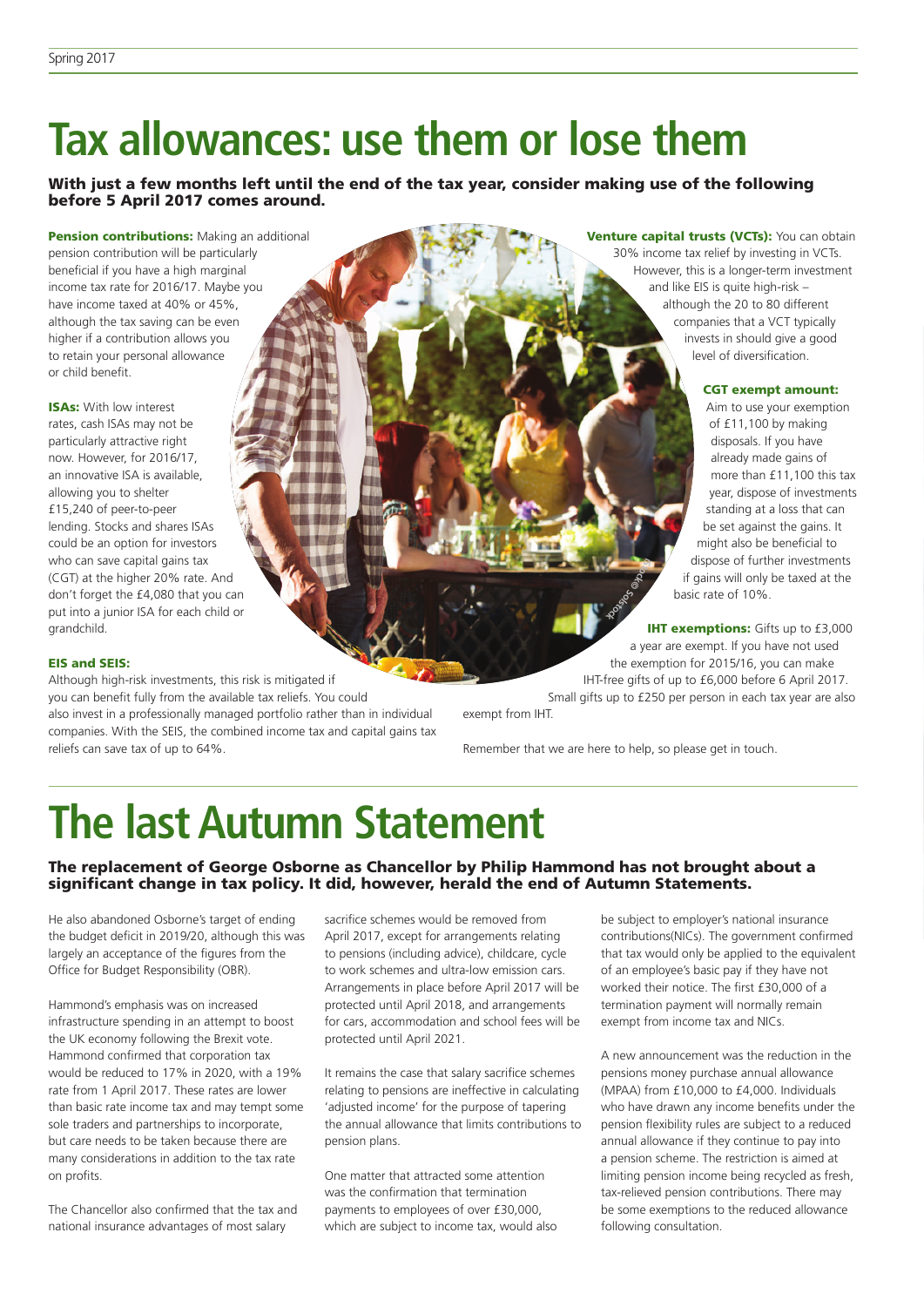**The government's Making Tax Digital (MTD) initiative has been very controversial. From 2018, the self-employed and landlords will need to use software or apps to keep their business records, and to update HM Revenue & Customs on a quarterly basis – even though the due dates for paying tax will not change.**

**Implementing MTD will be a major challenge if you currently keep your records on paper or use spreadsheets, and you will only be exempt from MTD if your annual turnover or income is below £10,000.**

**The government has promised to publish its response to the MTD consultations in January 2017, and we will of course keep you informed.**

### **A round-up of payroll**

#### If you are not using HM Revenue & Customs' (HMRC) payrolling benefits in kind service for 2016/17, you need to register online before 5 April 2017 if you want to use it for 2017/18.

It is advisable to register as soon as possible to avoid being sent multiple tax codes for employees. You will not be able to register after the start of the tax year – so if you miss the deadline you will have to wait for another year. Ensure that your payroll software can cope with payrolling before registering.

You can choose which benefits to payroll, but once the tax year has started, you will have to continue to payroll those benefits for the whole of the year – unless you stop providing them. HMRC will amend the tax codes for those employees receiving payrolled benefits. Any employee who does not want their benefits to be payrolled can be excluded.

With payrolling, taxable benefits are put through your payroll on a current basis in the same way as cash earnings which can be advantageous. Your employees pay the correct amount of tax when they receive the benefit, so self-assessment is more straightforward for those who need to complete a tax return. There is less administration for you because there is no need to report payrolled benefits on form P11D. Payrolling company car benefits will avoid the

need to complete P46 (Car) forms.

Three-day grace period - HMRC can charge you penalties on a monthly basis if your real time PAYE submissions are late. There is no penalty for the first month in a tax year for which you make a late submission, but after that there may be a monthly late filing penalty depending on how many employees you have. This ranges from £100, for one to nine employees, to £400 if you have 250 or more employees.

HMRC has until now given you an extra three days to make submissions before applying a penalty. However, this will end on 5 April 2017. Although HMRC has been reviewing its approach to charging penalties, you will need to take care that you file next year's returns on time.

If you do receive a penalty notice, remember that you can appeal if there is a reasonable excuse for late filing, for example an IT problem, ill health, a natural disaster or you no longer have any employees or did not pay any employees. Of course if you do not pay any

employees, you are still expected to report this to HMRC.

Automatic enrolment penalties – The Pensions Regulator has reported a huge rise in the number of fines for not complying with automatic enrolment requirements. That is perhaps not surprising given that it is now the turn of smaller employers. Most employers with fewer than 50 employees have to automatically enrol them by 1 April 2017.

Penalties can be substantial, with even the very smallest of employers facing a daily penalty of £50 if they ignore a 28-day warning notice. If you have between 5 and 49 employees, the daily penalty is £500. Auto-enrolment is not something you can leave to the last minute. There are some key dates for completing various tasks including choosing a pension scheme, establishing who you will have to enrol, writing to employees individually to explain how automatic enrolment applies to them and declaring your compliance.

Illness or being short-staffed are not accepted as reasonable excuses for non-compliance.

### **Limits on pension contributions**

#### Higher earners are now subject to tight limits on how much they can pay into tax-relieved pension schemes and it is essential to take care to avoid a substantial extra tax charge. With the tax year coming to an end, this is a good time to review your pension planning.

The allowance effectively limits pension contributions. The allowance is normally £40,000 if your 'adjusted income' is £150,000 or less, but is tapered down – by £1 for each £2 of income – to £10,000 for income of £210,000 or more. Adjusted income consists of all your taxable income before personal allowances, plus the value of certain pension contributions during the tax year, including employer contributions.

If the input into your pension schemes is greater than the annual allowance, you may have to pay tax at your marginal rate on the excess. You also will not receive tax relief on any contributions you make over the allowance.

Tapering the annual allowance started in 2016/17. Any unused allowance from earlier years can normally be carried forward for up to

three years. You can only use annual allowance from earlier years after you have used the current year's annual allowance.

Another tax charge – at 25% or 55% – may arise if the value of your pension benefits is greater than the lifetime allowance, now £1 million, when you draw benefits. You need to plan ahead now to avoid it.